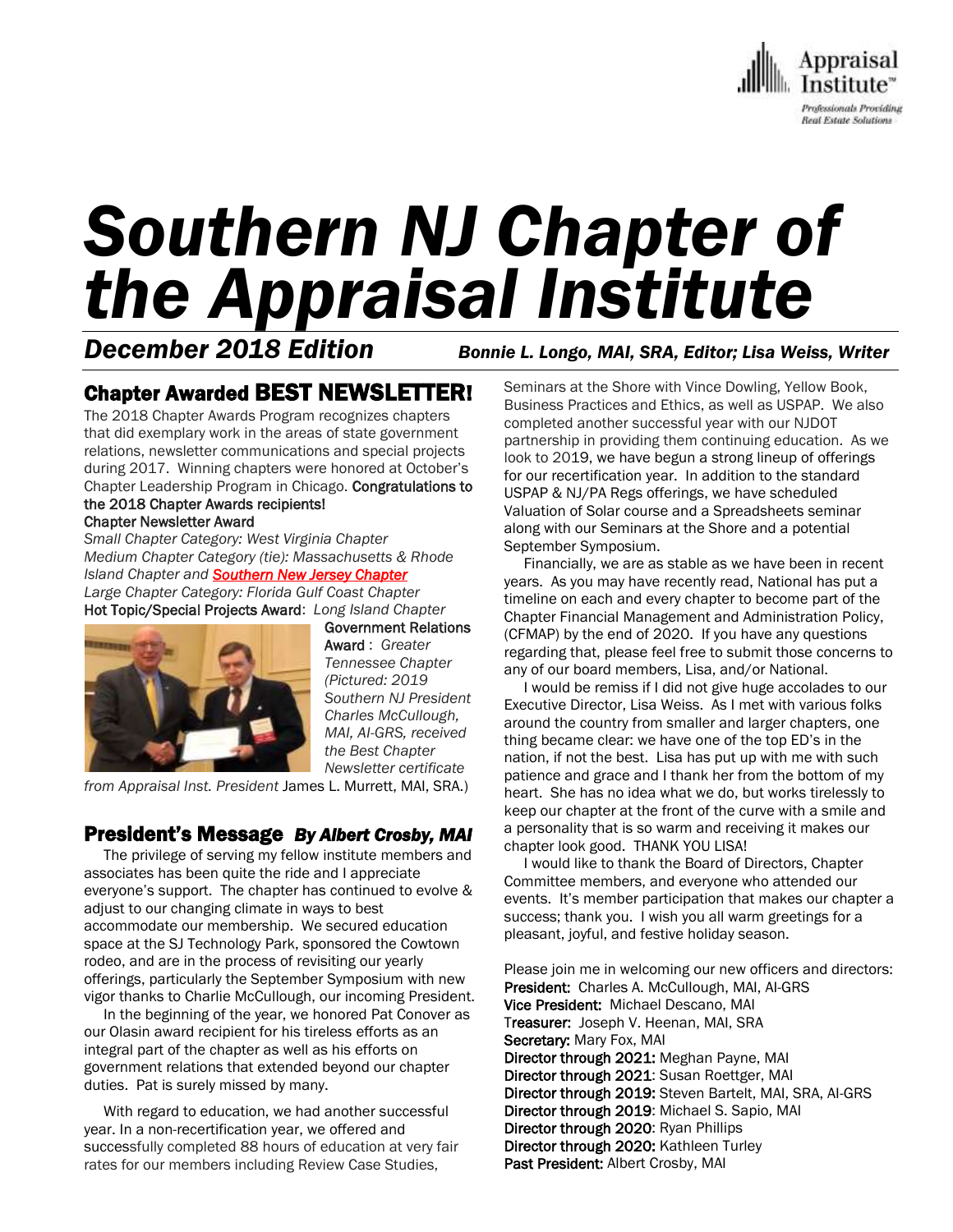

## Congratulations Errett Vielehr, MAI

#### *Effective October 3rd, Errett Vielehr earned his MAI designation. He will be presented his certificate at the January 17th installation dinner.*

 Errett is an appraiser with Robert Sapio Real Estate Appraising and Consulting, where he focuses his work in the South Jersey area. He graduated with honors from Rutgers University with a BS in Finance. He has served the chapter often as a member of the Board of Directors and as a Chapter Officer.

 Errett wants to say thank you to all those who encouraged him over these many years to get his designation. In particular, he wanted to remember the recently passed Patrick Conover, MAI. Congratulations Errett Vielehr, MAI!

## Congratulations Edward T. Molinari, SRA, AI-RRS

#### *Effective October 15th, Ed Molinari earned his AI-RRS designation. He will be presented his certificate at the January 17th installation dinner.*

 Ed is a lifelong resident of Southern New Jersey and an active member of our chapter. He has served as our chapter President three terms, and every officer and director position as well as various committees. He also served as the Regional Education Liaison, Ethics and Counseling Committee, Regional and National Nominating Committee, two 4-year terms on the National Education Committee, and various project teams. He is a two-time recipient of the AI Volunteer of Distinction award.

 Since 1986 he has appraised all types of real property in New Jersey. In 1991 he received the SRA designation from the Appraisal Institute. In 2004 he became certified as an Instructor for the Appraisal Institute and teaches several appraisal courses in the classroom and on-line. He has also assisted with the development and review of courses and has been a guest speaker and panelist for several different organizations. He has appeared as an expert and testified before the US District Court, the Superior Court of New Jersey, the Tax Court of New Jersey, various condemnation hearings, county boards of taxation, and zoning boards. He has extensive experience in land valuation, easement valuation and litigation support. Congratulations Edward T. Molinari, SRA, AI-RRS!

## Congratulations Joshua D. Garretson, MAI, AI-GRS, AI-RRS

#### *Effective November 27th, Joshua. D Garretson earned his AI-RRS designation. He will be presented his certificate at the January 17th installation dinner.*

 Joshua has worked as an appraiser specializing in agricultural real estate in Southern New Jersey for over 10 years. He graduated from Pennsylvania State University with a Bachelor of Science in Finance and a minor in Economics. He joined the Appraisal Institute when he

began his appraisal career in 2007 with Farm Credit East, formerly First Pioneer Farm Credit. Now a Senior Appraiser at Farm Credit East, Joshua specializes in valuing land and agricultural properties throughout Southern New Jersey. He has also appraised various other specialized property types including cold storages, food processing facilities, apartments, and office buildings. In addition to valuing real estate, he is also responsible for the management of all collateral in the branch portfolio, which includes a variety of vehicles, machinery, specialized equipment, and other chattel. He handles the ordering and reviewing of outside appraisals for the branch, and completes appraisal reviews in Farm Credit East's offices throughout the northeast.

 In addition to the MAI and AI-GRS designations, Joshua also has an Accredited Rural Appraiser (ARA) designation with the American Society of Farm Managers and Rural Appraisers (ASFMRA).

 Joshua has served the Southern New Jersey Chapter as a Director, Vice President, President, and he is current serving as the Past President. He is also on the Appraisal Institute's National Admissions and Designation Qualifications Committee and Governance Structure Project Team. Congratulations Joshua D. Garretson, MAI, AI-GRS, AI-RRS!

## Annual Installation of Officers & Dinner Meeting Thursday, January 17th, 2019 Adelphia Restaurant, Deptford

Keynote Speaker: Stephen S. Wagner, MAI, SRA, AI-GRS *2019 National President of the Appraisal Institute* Make plans to attend this great event!

## Seminar Well Attended; Solar Popular Topic in South Jersey

 On October 25, fifty-four appraisers and assessors attended the seminar Valuation Resources for Solar Photovoltaic Systems at the Adelphia Restaurant & Conference Center in Deptford, NJ. This was a 4-hour CE class developed by Elevate Energy and Adomatis Appraisal with support from the U.S. Dept. of Energy.

 The class was instructed by Lisa Meinczinger, SRA, AI-RRS. Lisa is the owner of Advance Appraiser Service in

Indianapolis. She is a certified residential appraiser with 20 years of experience in researching, analyzing and reporting market data for current real estate markets. She has 17 years of experience in reviewing, field reviews and reconciliation work.

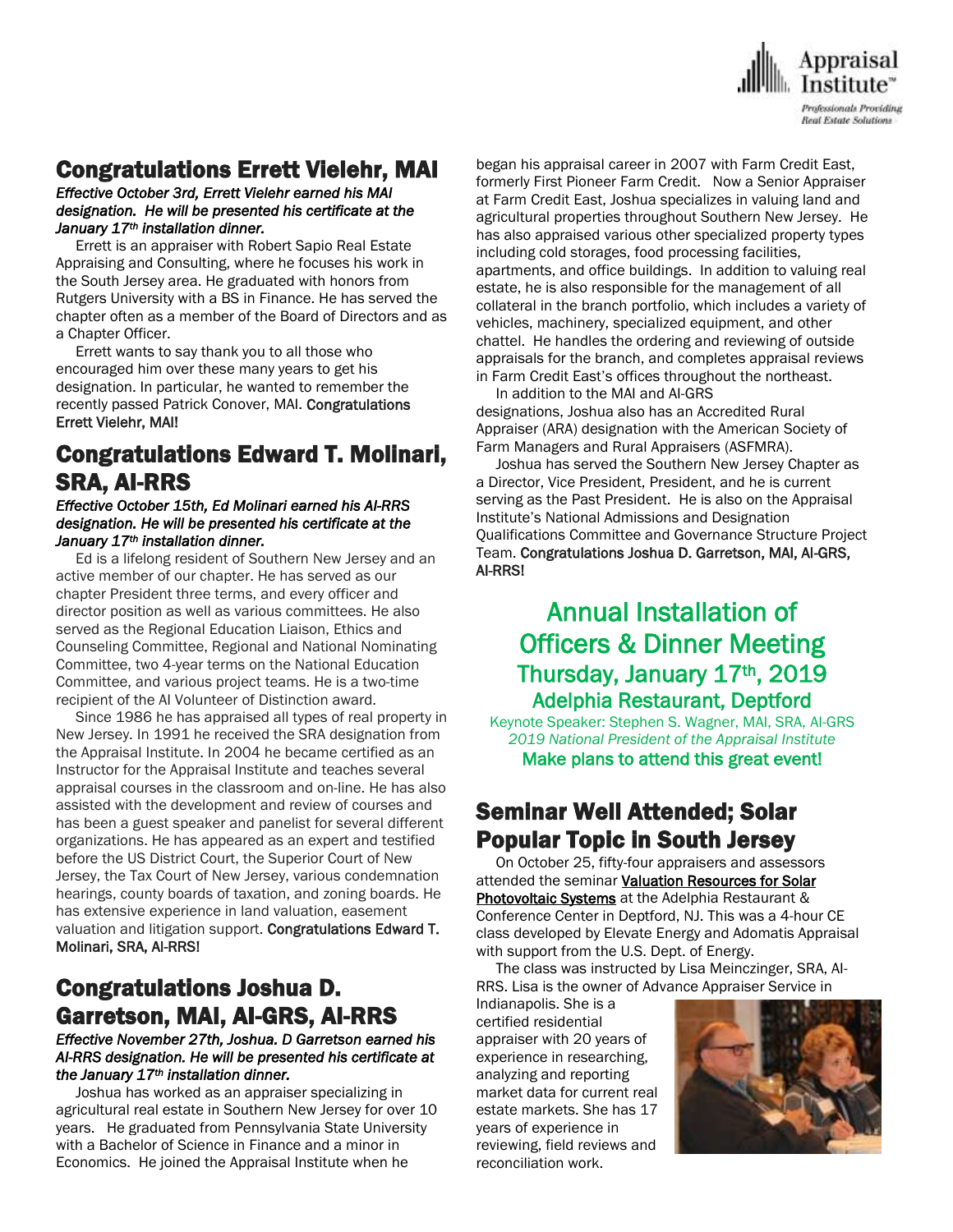

 The class included a review of energy storage batteries for solar PV, a list of resources from solar PV system valuation experts, and an overview of electric rate pricing plans to arrive at an accurate analysis of electric costs. Appraisers learned how



they can now differentiate themselves from peers by serving as a source of information on solar. They learned how to accurately appraise an installation to reduce the risk of liability, how to comply with appraisal standards and gain competency before appraising a solar installation.



Attendees also learned how to gain access to tools and resources for developing the market value of a solar home.

 Solar will be the topic of another educational opportunity in South Jersey in the Spring. The Appraisal Institute Valuation of Sustainable Buildings professional development program helps enhance the careers of AI professionals in the "green" valuation arena. The Appraisal Institute Education & Relief Foundation recognizes the importance of sustainable valuation knowledge in today's



changing real estate marketplace and as such has created a grant program to support chapters that desire to offer one or more of AI's green education programs. The Southern New Jersey chapter applied for a grant, and are happy to report that we are a recipient. This grant will help keep costs down for a course applicable to "green" valuation. We will be holding the class "Residential and Commercial Valuation of Solar" on April 8 & 9, at South Jersey

Technology Park (part of Rowan University), Mullica Hill. *Registration for this class is available; visit* 

[www.myappraisalinstitute.org/education/southernNewJersey](http://www.myappraisalinstitute.org/education/southernNewJersey)

 During the chapter meeting, the chapter distributed 3 Appraisal Institute books as a thank you for supporting our in-person seminar. The lucky winners were Mary Fox, MAI, Helen Montagnaro and Kathleen Temples.

#### 2019 UPCOMING EVENTS

. . . . . . . . . . . . . . . . . . . .

[www.myappraisalinstitute.org/education/southernNewJersey](http://www.myappraisalinstitute.org/education/southernNewJersey)

 CONFIRMED 2019 DATES: Register now! January 17: Installation of Officers and Dinner Meeting, Adelphia Restaurant April 8 & 9: Residential & Commercial Valuation of Solar. SJ Tech Center May 16: Using Spreadsheet Programs in Real Estate Appraisals (7hr seminar), SJ Tech Center May 17: NJ Regs, Adelphia Restaurant May 17: PA Regs, Adelphia Restaurant June 4: USPAP 7-hr Update, Adelphia Restaurant SNJAI Chapter Members: Don't forget the special pricing for USPAP and the solar class --- read your emails or ask Lisa for the promo code!

#### MORE 2019 DATES: Register soon!

 June 10 & 11: Seminars at the Shore with Vince Dowling, MAI, Golden Nugget

 If you have classes/seminars/speaks suggestions, please contact Lisa --- we want to offer what you need!  $\ddot{\phantom{0}}$ 

## Featured Member Benefit: STDB

The new Site To Do Business is now live! STDB is poised to move towards the future by continuing to provide analysis tools for commercial real estate users and searching for new and innovative products to add to their tool kit. Because of our long standing relationship, STDB is able to offer special pricing exclusively for AI professionals: Special AI Price: \$650.00 for 12 months *(this price available through 12/31)* Regular Price: \$1,295.00 (Savings of \$645.00) **Click Here to Sign Up** *For more information or with questions, email [sales@stdb.com.](mailto:sales@stdb.com)* For more details click [here.](http://send.appraisalinstitute.org/link.cfm?r=b0cu52FEpQ5beQ1mo2g1Ag~~&pe=bnhpH5jdsrjHj-3JKO1dHkjvTBFJ_BskZvtcBGc2T92BE1qXg0avYZNSY6WNCxvb6NMwo0nB_229QhmLN-Vb6A~~&t=o6rQv9fbfhZS8cVVjQeaWQ~~) To log into the new STDB, go to [www.stdb.com.](http://send.appraisalinstitute.org/link.cfm?r=b0cu52FEpQ5beQ1mo2g1Ag~~&pe=rdaNjjQMBHu78z2dM_vi2MEdY-8P2ZkONGWfg9gmUA4dXeQaVWBs32movRIZjxq3bQJBo3PfYbQwMwvKAMaVlg~~&t=o6rQv9fbfhZS8cVVjQeaWQ~~)

## Member Benefit: Job Posting

Columbia Bank posted an opening for a commercial review appraiser position. They are looking for either a mid-level or seasoned appraiser and would adjust the compensation package to reflect experience. The position will be based in the Franklin Lakes (Bergen County) office, but would consider candidates that would prefer to work out of our Raritan Center (Edison) or Voorhees regional offices. Visit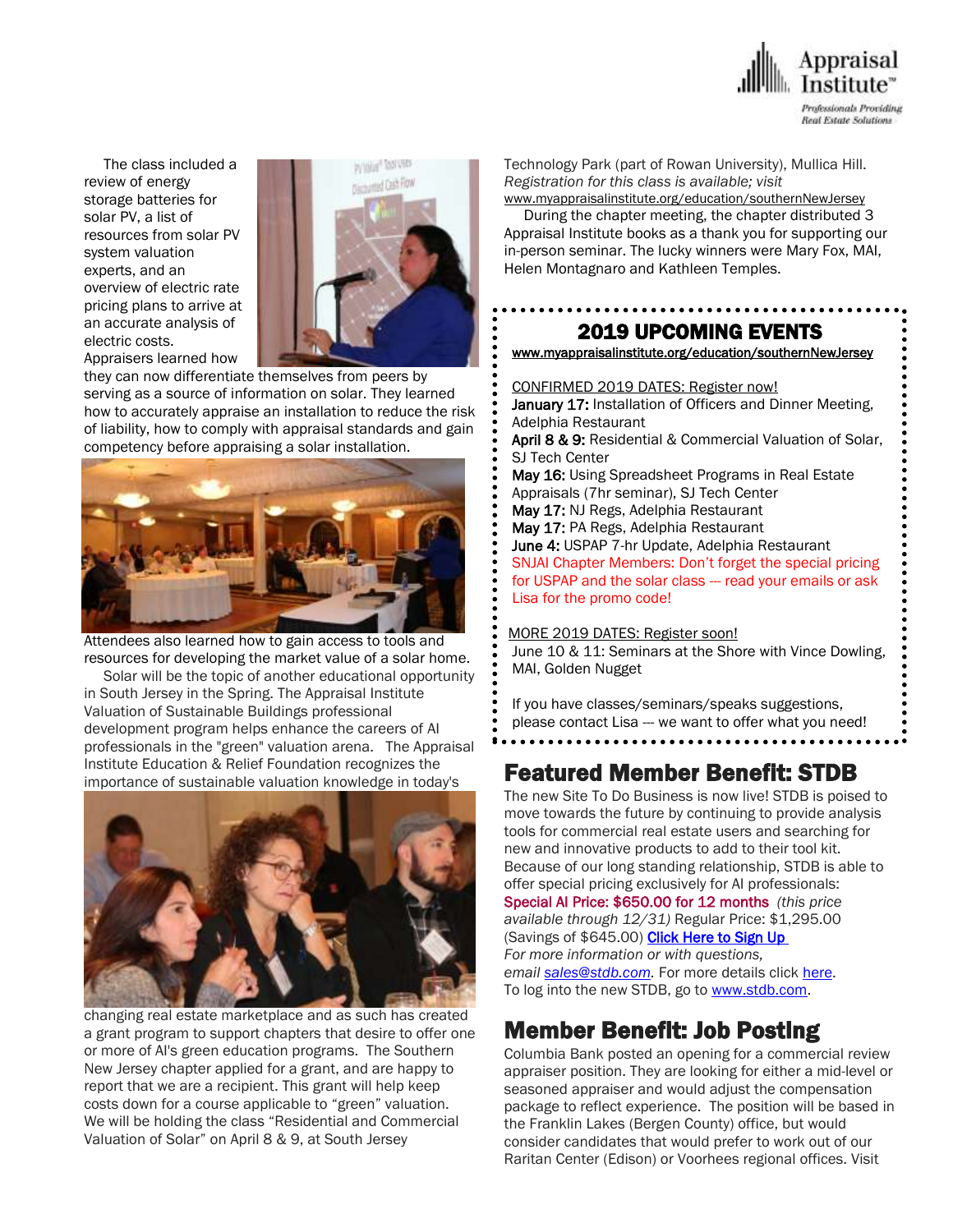

the following site to review the position details & to apply: [https://workforcenow.adp.com/mascsr/default/mdf/recrui](https://workforcenow.adp.com/mascsr/default/mdf/recruitment/recruitment.html?cid=3b5da90f-8806-4a39-a519-2cc56b2c3b2b&ccId=19000101_000001&type=MP&lang=en_US) [tment/recruitment.html?cid=3b5da90f-8806-4a39-a519-](https://workforcenow.adp.com/mascsr/default/mdf/recruitment/recruitment.html?cid=3b5da90f-8806-4a39-a519-2cc56b2c3b2b&ccId=19000101_000001&type=MP&lang=en_US) [2cc56b2c3b2b&ccId=19000101\\_000001&type=MP&lang](https://workforcenow.adp.com/mascsr/default/mdf/recruitment/recruitment.html?cid=3b5da90f-8806-4a39-a519-2cc56b2c3b2b&ccId=19000101_000001&type=MP&lang=en_US)  $\frac{1}{2}$  = en US Info on the bank's benefit package can be found at [https://www.columbiabankonline.com/careers/our](https://www.columbiabankonline.com/careers/our-benefits)[benefits](https://www.columbiabankonline.com/careers/our-benefits)

Are you on Facebook? We now have a chapter page: "like" us: Southern NJ Chapter - Appraisal Institute



## Business Practices and Ethics



On Nov. 2, the chapter held Business Practices & Ethics at the South Jersey Technology Park at the campus of Rowan University. Mary Fox, MAI, served as the instructor for 17 attendees. This is the 3rd class we have offered here, and everyone seems to like it! Look for more classes to be held at this tech-savvy, easy to access location!

## Scholarship Deadlines \$\$\$\$\$\$\$\$

Southern NJ Chapter 2018 Education Scholarship In 2015 and 2016, Southern NJ Chapter President Edward Molinari, SRA, requested that the money usually designated for a thank you gift for serving as chapter president go towards helping a chapter member to further their education. Mr. Molinari, an instructor and member of the Appraisal Institute National Education Committee, believed in the importance of quality education as well as earning an Appraisal Institute designation.

 In 2017, the SNJAI Board of Directors decided to celebrate the spirit that Ed Molinari created to help our members gain more knowledge and continue to fund this scholarship. Southern New Jersey Chapter designated members, candidates and practicing affiliates in good standing with the Appraisal Institute can apply for this scholarship by submitting the scholarship application and a written request summarizing their professional goals and experience. The application was emailed; contact Lisa Weiss if you need it resent. DEADLINE TO SUBMIT: Jan. 4.

Do you have designation education to take towards your MAI, SRA, AI-GRS or AI-RRS designation? You may be eligible for a scholarship that will cover the cost of a course:

- [AI Education Trust AI Course Scholarship](http://send.appraisalinstitute.org/link.cfm?r=TyxXOooBFM-9kcaVyjABIA~~&pe=2LfVDLKkPw4a7iTJT6vFSRyUTGWvyKlgZVfaPxv8aeo3V7p4KW8PkzldlItyi6QjcBvOjG5kSbUVrCcwyOcfrw~~&t=tFW740karyB2Xp6B0vb37A~~)
- [AI Education Trust Minorities & Women AI Course](http://send.appraisalinstitute.org/link.cfm?r=TyxXOooBFM-9kcaVyjABIA~~&pe=buSm2u3XE0A-XOxJTNdDARx35OKrf9M7Cm1PFLBX8PcOseTGh-WmE1v1L86Qi2rC8D7CQupIRrnMkBAEYtTDfA~~&t=tFW740karyB2Xp6B0vb37A~~)  **Scholarship**

The AI Education and Relief Foundation awards scholarships quarterly to worthy candidates. The next deadline for the AI Education and Relief Foundation AI Course Scholarship and Minorities & Women AI Course Scholarship is January 1. For more information on Al Education and Relief Foundation and scholarships available, *visit our website now*. Have a question, email [aierf@appraisalinstitute.org](mailto:aierf@appraisalinstitute.org) or call 312-335-4133.

## News From National …

**[Online Education:](http://www.mmsend50.com/ls.cfm?r=99596491&sid=8974475&m=957997&u=Appraise&s=http://www.appraisalinstitute.org/online) Learn at your own** pace anytime, anywhere. Top-notch Appraisal Institute courses and seminars come straight to your desktop with online education! Learn from any computer anywhere,



whenever you have time. It's easy, convenient and a great way to get the education you want. Click-through URL: [http://www.appraisalinstitute.org/online](http://www.mmsend50.com/ls.cfm?r=99596491&sid=8974477&m=957997&u=Appraise&s=http://www.appraisalinstitute.org/online)

#### Uniform Standards of Professional Appraisal Practice

(USPAP) USPAP class participants need to purchase & bring to class their own copies of this book from the Appraisal Foundation. We will NOT provide the USPAP document as part of the course materials; we only supply the student manual published by the Appraisal Institute.

NY Allows Online QE; Appraisal Institute Online Education Now Available New York recently began allowing online education for appraisers to meet qualifying education (QE) requirements. All online Appraisal Institute QE has now been approved by the state for trainee, residential, and general courses. For more information and to see available offerings, visit [https://www.myappraisalinstitute.org/educati](https://www.myappraisalinstitute.org/education/statecert_state.aspx?state=NY) [on/statecert\\_state.aspx?state=NY.](https://www.myappraisalinstitute.org/education/statecert_state.aspx?state=NY) Discounted packages are also available for trainees and upgrading existing licenses[:https://www.appraisalinstitute.org/education/abo](https://www.appraisalinstitute.org/education/about-ai-education/on-demand-online-education/online-packages/) [ut-ai-education/on-demand-online-education/online](https://www.appraisalinstitute.org/education/about-ai-education/on-demand-online-education/online-packages/)[packages/](https://www.appraisalinstitute.org/education/about-ai-education/on-demand-online-education/online-packages/) Students may contact the Online Education Department at 312-335-4173 or [ol](mailto:ol-help@appraisalinstitute.org)[help@appraisalinstitute.org](mailto:ol-help@appraisalinstitute.org) with any questions.

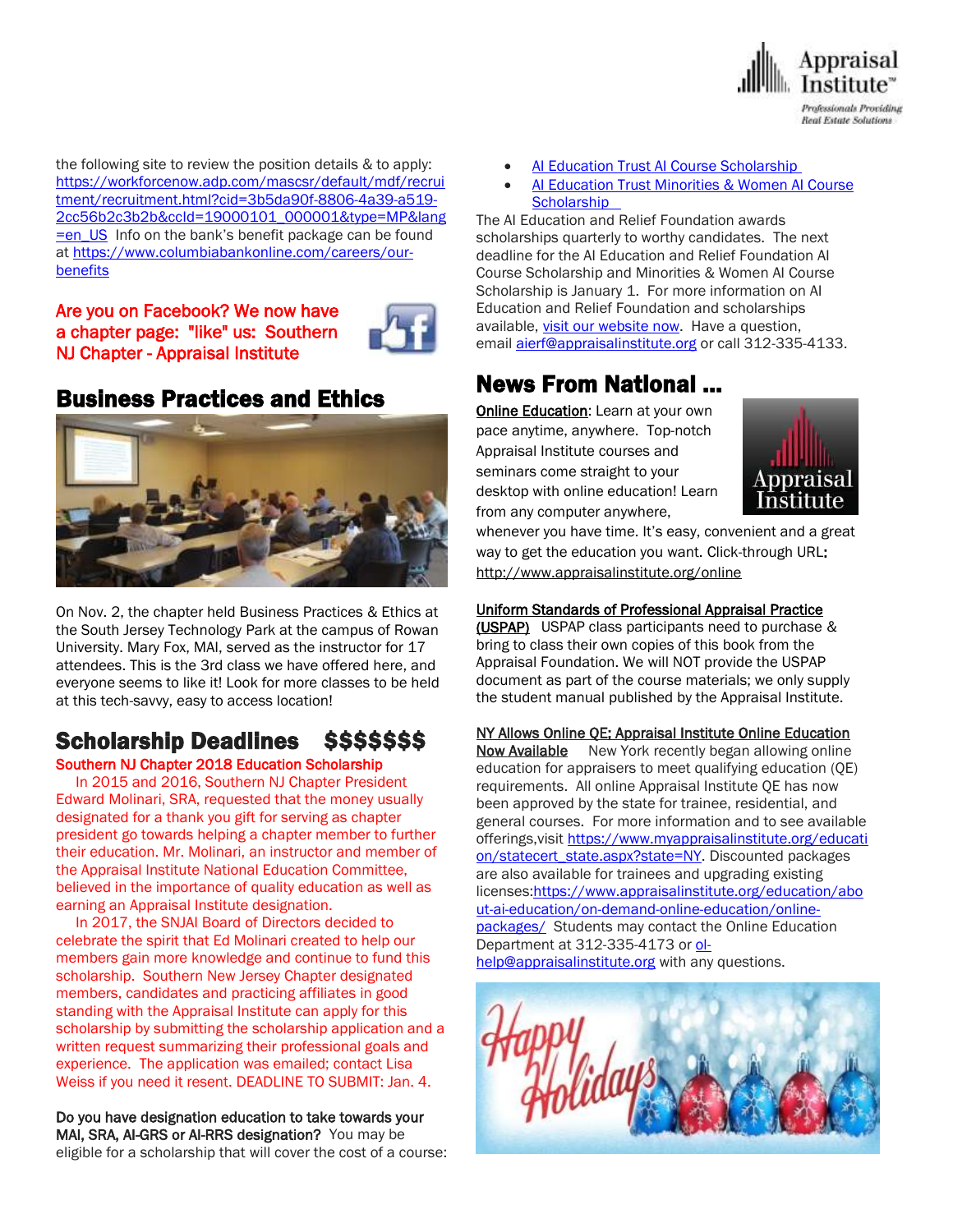

New Book Examines Condemned Properties Appraisers who value properties subject to eminent domain are likely to find themselves in court, explaining and defending their analysis and opinions, according to a new book published by the Appraisal Institute.

 "Real Property Valuation in Condemnation," which reflects the expertise of more than two dozen Appraisal Institute professionals, concentrates specifically on the contentious subject of condemnation and what appraisers need to know about this area of valuation practice.

 The book explores how appraisers derive supportable opinions of value and helps ensure that they perform these complex assignments with competence, professionalism and a commitment to ethical conduct. "Real Property Valuation in Condemnation" is a 300-page soft cover book. It is available for \$95 (\$75 for Appraisal Institute professionals). Call 888-756-4624 or order [online.](https://www.appraisalinstitute.org/real-property-valuation-in-condemnation/)

#### Coastal Appraisers Soon to Face Rising Sea Levels: Valuation Magazine

 The effects of rising sea levels are becoming increasingly real to coastal communities and property owners, with homes and commercial properties valued at more than \$1 trillion potentially at risk from rising waters by 2100, according to an article in Valuation magazine's third quarter 2018 issue.

 Valuation magazine is a quarterly publication of the Appraisal Institute, the nation's largest professional association of real estate appraisers.

 The magazine's cover story, "Uncharted Waters" discusses how appraisers in coastal communities face challenges while appraising properties potentially at risk from rising sea levels. This article discusses what appraisers need to know in an environment where there still are more questions than answers.

 Read ["Uncharted Waters"](http://email.prnewswire.com/wf/click?upn=hQPTvM7kmxKCxsdOmvrSxElrh2HOzmAs6nfX8FZccNoWWi08LbYebFcASHj4Dui6TRNfoxe1GrAufGP169WKnCOcOdzh9euQPdkPpRFhiWWKG-2BYLHRrnrPSLR5fAYpzpTEx-2F4iK3NzcAoXd8Z7ICcQvStAL-2Bzw2u02EXhQB8myP6V6osrWc3NEyu3DzYGe3Y5Lh2zqb-2FGuNpeRUAyuL92XcwWbVK63BHxTWIboRhKlvFS1Le6Hy4Iy-2FC1bgtaWfZfeO6JWVbcNGNUPp3DiHPng-3D-3D_YRPfbc9BSCpXKTgdcsJ3-2BdZ9g32aJO-2Biq53XIHTGXdPSCWuUi9-2BY6YFy98ZD0OCM1dFWPhTf5GtMiTgYfWdpZ9M1bDNw-2BVLzDpLTgWc1bEuJbGyaHFCn8TQu2QY25-2FpjNG1QDfheMqXZh8VELpP2Ma3F8wG6x7RQ-2FuAvNdgqXWYNZPzJRdgohudqlJZaJilWq-2BADOJctOwq11XK6Gwy40uhgzqglNAITxjpN63UCLHbk5DoUOGOp11IDPfDemR3QkWhhWeSLNkdQzdas48ZRFh13VYBSkTKWkKAiE6ZB9o3X2UVNY1WPjHrmbvy-2Fz9YD8xaS6tJB39KMhFR9NJt1OQ-3D-3D) in Valuation magazine's [third](http://email.prnewswire.com/wf/click?upn=hQPTvM7kmxKCxsdOmvrSxElrh2HOzmAs6nfX8FZccNoWWi08LbYebFcASHj4Dui6TRNfoxe1GrAufGP169WKnCOcOdzh9euQPdkPpRFhiWWKG-2BYLHRrnrPSLR5fAYpzpTEx-2F4iK3NzcAoXd8Z7ICcQvStAL-2Bzw2u02EXhQB8myP6V6osrWc3NEyu3DzYGe3Y5Lh2zqb-2FGuNpeRUAyuL92XcwWbVK63BHxTWIboRhKluprBzSly9XzfKgPfOm5q34pmZkd2HxTzhWpvLxc0YTiQ-3D-3D_YRPfbc9BSCpXKTgdcsJ3-2BdZ9g32aJO-2Biq53XIHTGXdPSCWuUi9-2BY6YFy98ZD0OCM1dFWPhTf5GtMiTgYfWdpZ9M1bDNw-2BVLzDpLTgWc1bEuJbGyaHFCn8TQu2QY25-2FpjNG1QDfheMqXZh8VELpP2Ma3F8wG6x7RQ-2FuAvNdgqXWYNZPzJRdgohudqlJZaJilWqAZWza4yhpjmuQlnoacqQjcMLm-2BPeGd8aFiQPI-2BKYnmSC2g9Jz3nyGDkYNX0zJUIJuZhp-2FL7wJYkAVo396vaaz9c8NlIkcEBo5A5VKYtrzJHYAZGgkwYsZ3YuBnndHmWkhfWukDJlz9JOzg9S4WQOg-3D-3D)  [quarter 2018 issue.](http://email.prnewswire.com/wf/click?upn=hQPTvM7kmxKCxsdOmvrSxElrh2HOzmAs6nfX8FZccNoWWi08LbYebFcASHj4Dui6TRNfoxe1GrAufGP169WKnCOcOdzh9euQPdkPpRFhiWWKG-2BYLHRrnrPSLR5fAYpzpTEx-2F4iK3NzcAoXd8Z7ICcQvStAL-2Bzw2u02EXhQB8myP6V6osrWc3NEyu3DzYGe3Y5Lh2zqb-2FGuNpeRUAyuL92XcwWbVK63BHxTWIboRhKluprBzSly9XzfKgPfOm5q34pmZkd2HxTzhWpvLxc0YTiQ-3D-3D_YRPfbc9BSCpXKTgdcsJ3-2BdZ9g32aJO-2Biq53XIHTGXdPSCWuUi9-2BY6YFy98ZD0OCM1dFWPhTf5GtMiTgYfWdpZ9M1bDNw-2BVLzDpLTgWc1bEuJbGyaHFCn8TQu2QY25-2FpjNG1QDfheMqXZh8VELpP2Ma3F8wG6x7RQ-2FuAvNdgqXWYNZPzJRdgohudqlJZaJilWqAZWza4yhpjmuQlnoacqQjcMLm-2BPeGd8aFiQPI-2BKYnmSC2g9Jz3nyGDkYNX0zJUIJuZhp-2FL7wJYkAVo396vaaz9c8NlIkcEBo5A5VKYtrzJHYAZGgkwYsZ3YuBnndHmWkhfWukDJlz9JOzg9S4WQOg-3D-3D) Also in this issue:

- ["Big Box Divided"](http://email.prnewswire.com/wf/click?upn=hQPTvM7kmxKCxsdOmvrSxElrh2HOzmAs6nfX8FZccNoWWi08LbYebFcASHj4Dui6TRNfoxe1GrAufGP169WKnCOcOdzh9euQPdkPpRFhiWWKG-2BYLHRrnrPSLR5fAYpzpTEx-2F4iK3NzcAoXd8Z7ICcQvStAL-2Bzw2u02EXhQB8myP6V6osrWc3NEyu3DzYGe3Y5Lh2zqb-2FGuNpeRUAyuL92XcwWbVK63BHxTWIboRhKlt8zw-2Fy5RQIpjVHB73dSitlvPL2p9zHCRtiMA7z3mOdlg-3D-3D_YRPfbc9BSCpXKTgdcsJ3-2BdZ9g32aJO-2Biq53XIHTGXdPSCWuUi9-2BY6YFy98ZD0OCM1dFWPhTf5GtMiTgYfWdpZ9M1bDNw-2BVLzDpLTgWc1bEuJbGyaHFCn8TQu2QY25-2FpjNG1QDfheMqXZh8VELpP2Ma3F8wG6x7RQ-2FuAvNdgqXWYNZPzJRdgohudqlJZaJilWKrHFcjoqt7B8CmWQ6QiG2X7QCRpwuWvVPmhLegozmHSQLZ2-2Fksvh8FGwE-2BTq-2FjoK-2B1m8xWIUqUjJkJGm-2BZvi-2FUT29zxGHp3Bl8u7xD-2BmAkvS8Kkp7-2B7SLW7mFemWt90J0WA5nND4EGpQEpIpuDE0HA-3D-3D) addresses how appraisers who take assignments where the commercial real estate has evolved into a two-tier asset class are challenged to understand motivations, liquidity, ownership, responsibilities and risk.
- ["Working Smart"](http://email.prnewswire.com/wf/click?upn=hQPTvM7kmxKCxsdOmvrSxElrh2HOzmAs6nfX8FZccNoWWi08LbYebFcASHj4Dui6TRNfoxe1GrAufGP169WKnCOcOdzh9euQPdkPpRFhiWWKG-2BYLHRrnrPSLR5fAYpzpTEx-2F4iK3NzcAoXd8Z7ICcQvStAL-2Bzw2u02EXhQB8myP6V6osrWc3NEyu3DzYGe3Y5Lh2zqb-2FGuNpeRUAyuL92XcwWbVK63BHxTWIboRhKlul7OhkGhCiv221iYVjiZZBu2UR87EQIFSRiRF6gDjXRg-3D-3D_YRPfbc9BSCpXKTgdcsJ3-2BdZ9g32aJO-2Biq53XIHTGXdPSCWuUi9-2BY6YFy98ZD0OCM1dFWPhTf5GtMiTgYfWdpZ9M1bDNw-2BVLzDpLTgWc1bEuJbGyaHFCn8TQu2QY25-2FpjNG1QDfheMqXZh8VELpP2Ma3F8wG6x7RQ-2FuAvNdgqXWYNZPzJRdgohudqlJZaJilWi189C5OBSwQIE8TFOylyGYestRAUxMhs4KzC-2B2vNeFzGsTCMqbfx6Sn06BEO0wM7V6adxDZnbEfH1vAkgFVCXOG1n9TQpjzmofKAyjV3y-2BlxK4JNgfo1KZu1hFJiWJrMOXmJKXA7YJR7YXBNlnTCNQ-3D-3D) explores the growth of and our reliance on artificial intelligence and why the valuation profession needs to embrace the changes ahead.

## FHA: We saw appraisal issues on 37% of HECM loans

#### Agency will use confidential collateral risk assessment to look for patterns among lenders [www.housingwire.com](http://www.housingwire.com/)

 The Federal Housing Administration's investigation into possible appraisal inflations on reverse mortgage loans revealed an issue the agency decided it must address.

 On Sept. 28, the FHA [announced](https://www.housingwire.com/articles/46970-fha-to-require-second-appraisal-on-select-reverse-mortgages) it will require a second appraisal on select reverse mortgage loans that have been flagged by the agency as having the potential for an inflated property valuation. As part of the new guideline, which takes effect Oct. 1, 2018, lenders must submit their appraisals to FHA to undergo a collateral risk assessment.

 In a call with reporters, the FHA revealed its reasons for making the changes: out of the 134,000 appraisals inputted into its automated valuation model, approximately 50,000 (37%) were inaccurate by at least 3%.

 "We were trying to understand why, in a still relatively low interest rate market where house prices have returned in most major markets including in many of these states where reverse mortgages were, why were we still hemorrhaging money," FHA Commissioner Brian Montgomery said. "We thought this was a contributing factor that required further due diligence."

 In regard to the assessment methods the agency will use to enact the new policy, FHA Deputy Assistant Secretary Gisele Roget said only that it will involve multiple review factors."The disclosure of the tools and the methodology could result in appraisals being adjusted to conform to these factors, and therefore to preserve the integrity of this new process, we are going to be treating the assessment methodology and the valuation tools as proprietary and confidential," Roget said.

 Roget said the impact on the origination timeline should be minimal, with the risk assessment taking no longer than three days once the lender uploads the appraisal into FHA Connection. Roget also said FHA expects to fully automate the process by December 1st.

 "In the interim, we will be using the FHA Resource Center to use case warnings to let our FHA reverse mortgage lenders know whether or not, following the collateral risk assessment, a second appraisal will be required," she said.

 When asked how many appraisals FHA expected to require a second look, Montgomery said it was hard to know. He said the agency used three separate models to evaluate the presence of appraisal inflation, and that all three revealed pronounced levels in 2008, 2009 & 2010.

 "It's hard to predict going forward, especially given the fact that it has come down significantly through the years, but since it's not yet zero or close to zero, we felt it was prudent to issue this policy change at this time," Montgomery said. "We will be monitoring it daily and we'll certainly be reporting outage as we get more results."

 "One unique attribute also is that we'll be able to follow these certainly by lender," he continued, "so we'll be looking at patterns, as some lenders are more outside the tolerance than others."

 Montgomery said putting an appraisal review process in place was the least disruptive of the potential HECM policy changes the agency considered. He also said the agency is looking at issuing another HECM program change soon, but he failed to elaborate on what this might entail.